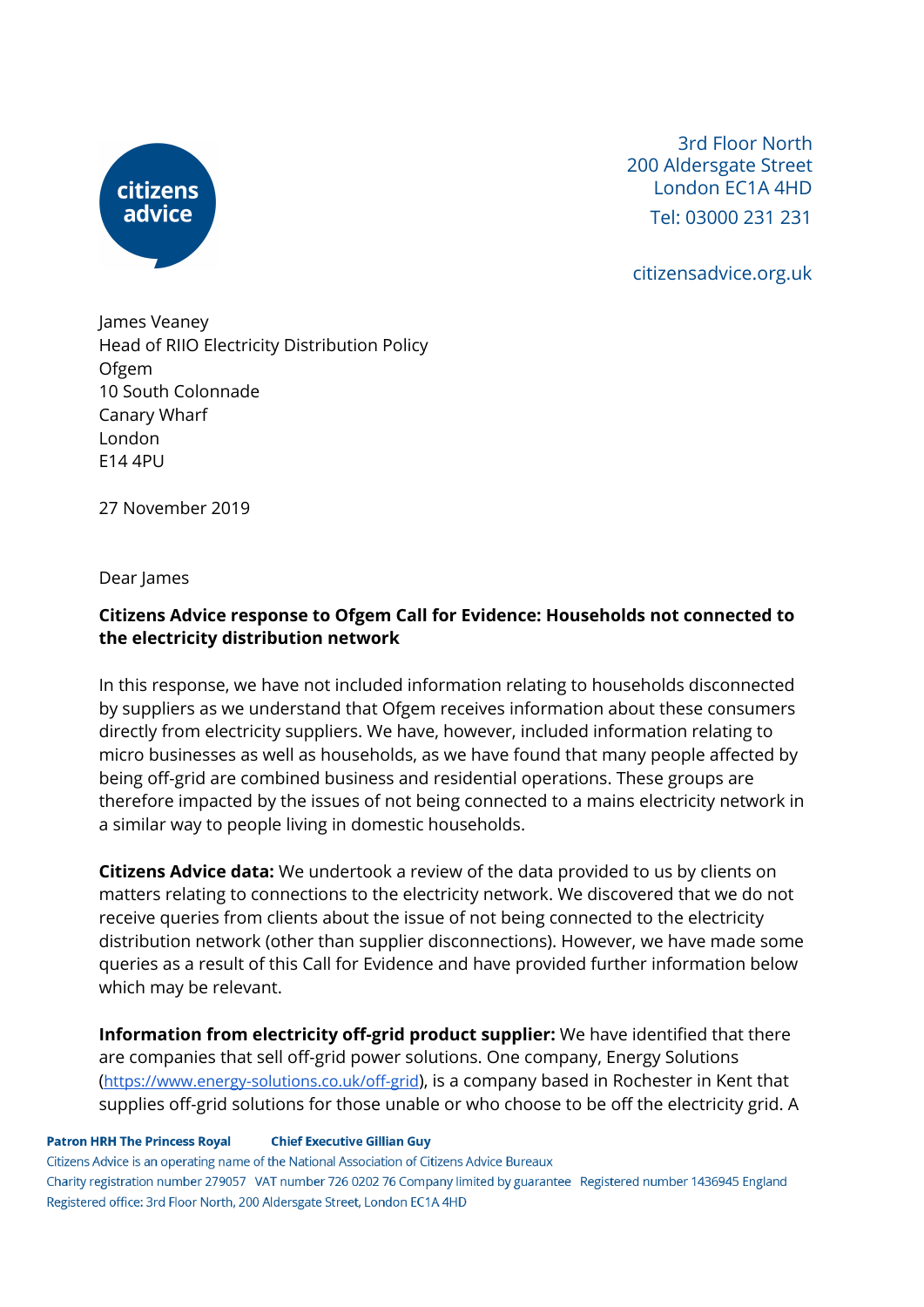review of their website revealed that they sell hybrid power kits to both residential customers and commercial customers. The business customers tend to be remote farms, kennels, those running glamping or lodge sites, or rural wedding locations. As such, these commercial customers appear to be mainly micro businesses with incorporated residential premises. Energy Solutions provides a large number of case studies on their website that give useful examples of the type of properties using off-grid electricity and the reasons for doing so<sup>1</sup>.

It is apparent that one of the chief motivators for purchasing off-grid power kits is the high cost of connection to the distribution network. For instance, there was an example provided of an East Yorkshire farm that was quoted £163,000 by its DNO (Northern Powergrid) to reconnect an electricity supply<sup>2</sup>.

The locations of these customers appear to be in rural locations across Great Britain with installations noted in Kent, Suffolk, Dartmoor, Sussex, remote areas of Scotland, Cumbria, Leicestershire, and East Yorkshire.

There are implications for these customers that have been forced, through cost issues, to seek alternatives to being on the electricity network. They will have ongoing costs to maintain and replace their independent equipment as well as diesel or other fuel running costs that will be higher than an equivalent electricity network service. When something goes wrong with the equipment, they will also not have the services available to them from the electricity network companies to rapidly reestablish a supply, and no support services for those people with vulnerabilities. Running diesel or other fossil fuel generators also contributes to carbon emissions.

### **Questions**

# **1. Do you agree with our initial view that DNOs may be well placed to undertake evidence gathering regarding this issue? If no, who do you think would be the best party to undertake such data collection?**

We agree that DNOs (Distribution Network Operators) are well placed to understand the extent of the numbers of such consumers, both household and commercial, that may be impacted by high cost connection problems and have to resort to off-grid solutions. DNOs will have past and present records of applications for connections that have not proceeded and could investigate whether consumers have been forced to live without electricity or have had to purchase independent power solutions. The nature of such consumers could be analysed (e.g. whether household, micro business, and whether

<sup>1</sup> Example of small business required to use off-grid solutions due to high cost to connect to the network: <https://www.energy-solutions.co.uk/news/article/kookie-kennels-scotland-off-grid-system>

 $2$  Example of very high connection cost in East Yorkshire: <https://www.energy-solutions.co.uk/news/article/96-of-our-electricity-is-provided-by-solar-via-the-easygrid>